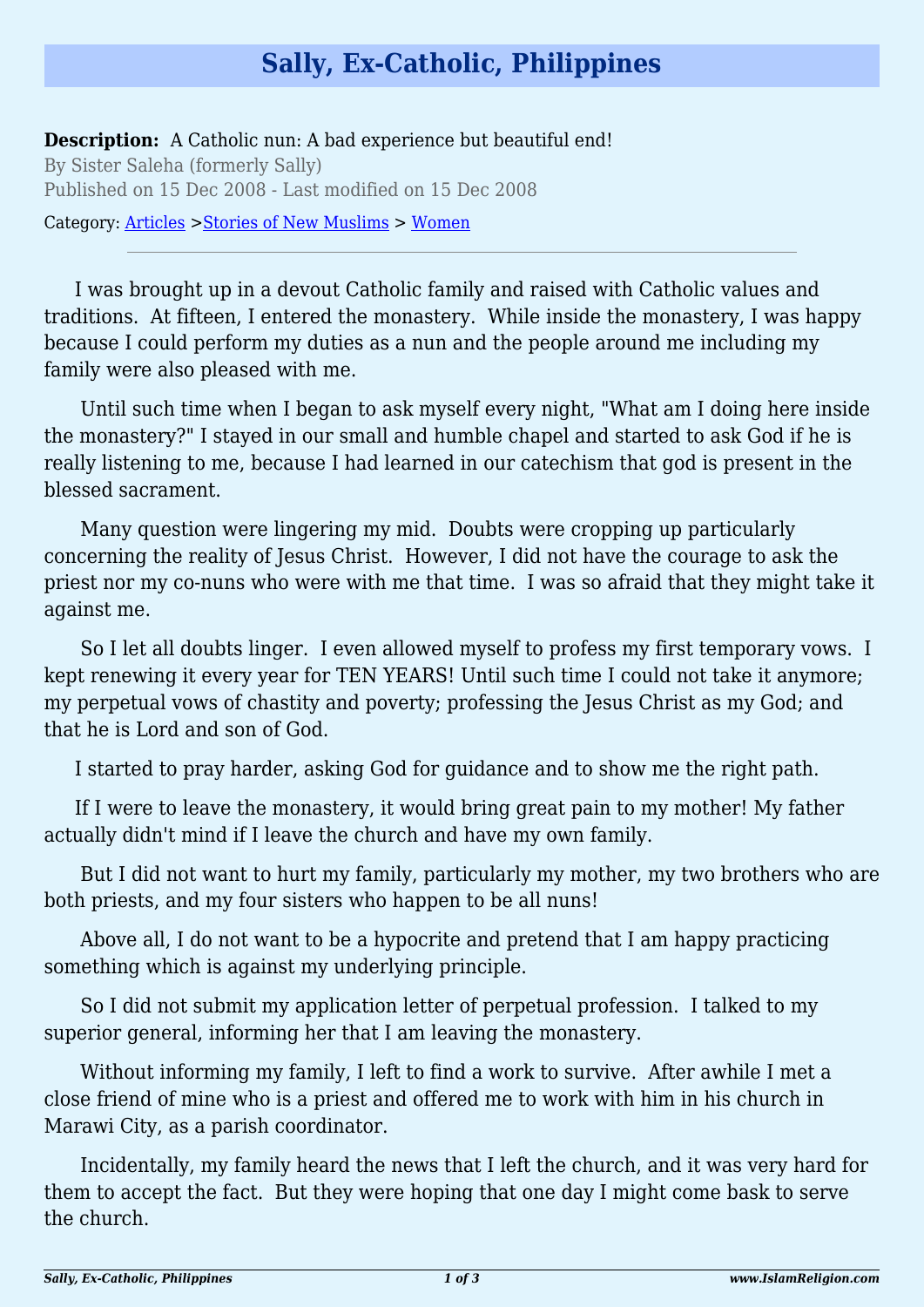While working as parish coordinator, the priest who hired me was not treating me so well.

He did not even pay me salary and he tried to sexually abuse me. But, thank God, he was not successful with his evil intentions.

 Again I started to pray asking God to be with me and to make me happy, because I have never been at peace with my life. My heart and mind were miserable.

## **A New Day**

 On June 17, 2001, early morning, I heard a beautiful sound but I did not understand what it was. I thought it was coming from the mosque nearby. As soon as I heard the sound, I felt like I was dipped in refreshing water. I cannot explain the feeling.

 That day I felt happiness entering my heart, even though I did not understand what I heard. After hearing this amazing sound, I said to myself these few words, "There is a new day, there is new beginning."

 I woke up that morning asking what the sound was and they told me it was call for prayers of the Muslims. Strange! I came to this city (Marawi) on the first week of May 2001, but I could hardly hear the sound until one morning of June 2001.

 That day I decided to find out about Islam and the Muslims. I started to research through reading books until I finally left my work. I went back to my family in Pampanga and found out that my father had already passed away.

 I was depressed for a while, but I did not stop researching Islam. So I went back to Manila hoping to find someone to explain to me about Islam. In my heart, I was ready to embrace Islam but I did not know how!

 I did not give up, I search on internet. I went to the extent of joining chatting rooms, hoping to find a Muslim who can enlighten me about Islam.

 On June 16, 2004, I met the brother in Manila. He started to explain about Islam. On the day, I declared;

*La ilaha illalah muhammadur rasulullah wa 'isa ibnu maryam abdullahi wa rasuli (There is no god worthy of worship except Allah, Muhammad is the messenger and that Jesus son of Mary, is a slave and messenger of Allah.)*

That fateful day, I finally found a new home, the home of Islam: a home where you can find love, happiness and joy. Now I can smile, a smile that comes from my heart. On that day, I slept very well.

 Every time I pray, I cry, not tears of sorrow, but tears of joy. A joy which money cannot buy. It is indescribable.

 Now I remember when I had a conversation with my grandfather who is a Catholic priest ( my mother's uncle) He said; "If you want to change your religion, go back to Islam!" God is Great*!*